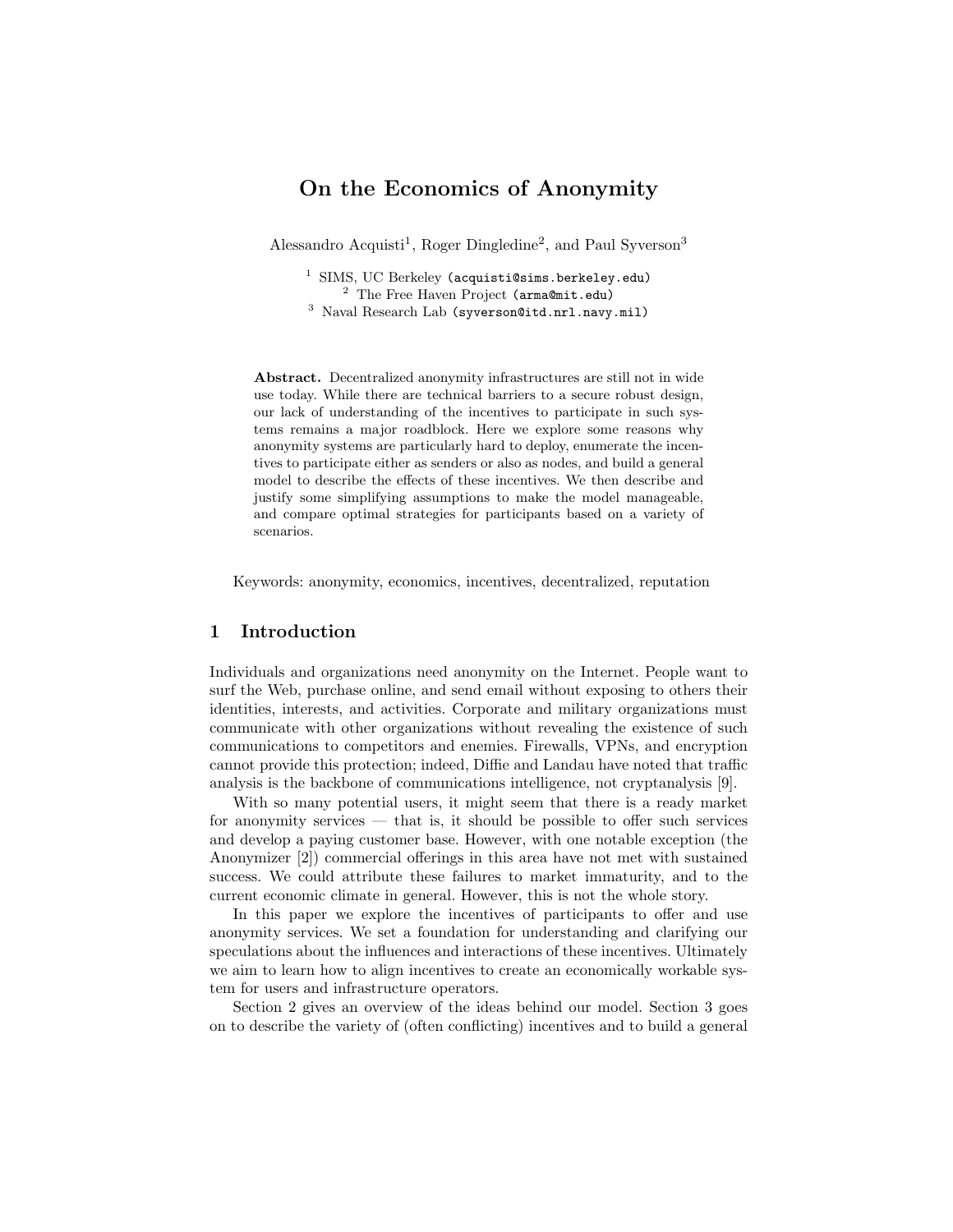model that incorporates many of them. In Section 4 we give some simplifying assumptions and draw conclusions about certain scenarios. Sections 5 and 6 describe some alternate approaches to incentives, and problems we encounter in designing and deploying strong anonymity systems.

## 2 The Economics of Anonymity

Single-hop web proxies like the Anonymizer protect end users from simple threats like profile-creating websites. On the other hand, users of such commercial proxies are forced to trust them to protect traffic information. Many users, particularly large organizations, are rightly hesitant to use an anonymity infrastructure they do not control. However, on an open network such as the Internet, running one's own system won't work: a system that carries traffic for only one organization will not hide the traffic entering and leaving that organization. Nodes must carry traffic from others to provide cover. The only viable solution is to distribute trust. That is, each party can choose to run a node in a shared infrastructure, if its incentives are large enough to support the associated costs. Users with more modest budgets or shorter-term interest in the system also benefit from this decentralized model, because they can be confident that a few colluding nodes are unlikely to uncover their anonymity.

Today, however, few people or organizations are willing to run these nodes. In addition to the complexities of configuring current anonymity software, running a node costs a significant amount of bandwidth and processing power, most of which is used by 'freeloading' users who do not themselves run nodes. Moreover, when administrators are faced with abuse complaints concerning illegal or antisocial use of their systems, the very anonymity that they're providing precludes the usual solution of suspending users or otherwise holding them accountable.

Unlike confidentiality (encryption), anonymity cannot be created by the sender or receiver. Alice cannot decide by herself to send anonymous messages she must trust the infrastructure to provide protection, and others must use the same infrastructure. Anonymity systems use messages to hide messages: senders are consumers of anonymity and also providers of the cover traffic that creates anonymity for others. Thus users are better off on crowded systems because of the noise other users provide.

Because high traffic is necessary for strong anonymity, agents must balance their incentives to find a common equilibrium, rather than each using a system of their own. The high traffic they create together also enables better performance: a system that processes only light traffic must delay messages to achieve adequately large anonymity sets. But systems that process the most traffic do not necessarily provide the best hiding: if trust is not well distributed, a high volume system is vulnerable to insiders and attackers who target the trust bottlenecks.

Anonymity systems face a surprisingly wide variety of direct anonymitybreaking attacks [3, 20]. Additionally, adversaries can also attack the efficiency or reliability of nodes, or try to increase the cost of running nodes. All of these factors combine to threaten the anonymity of the system. As Back et al. point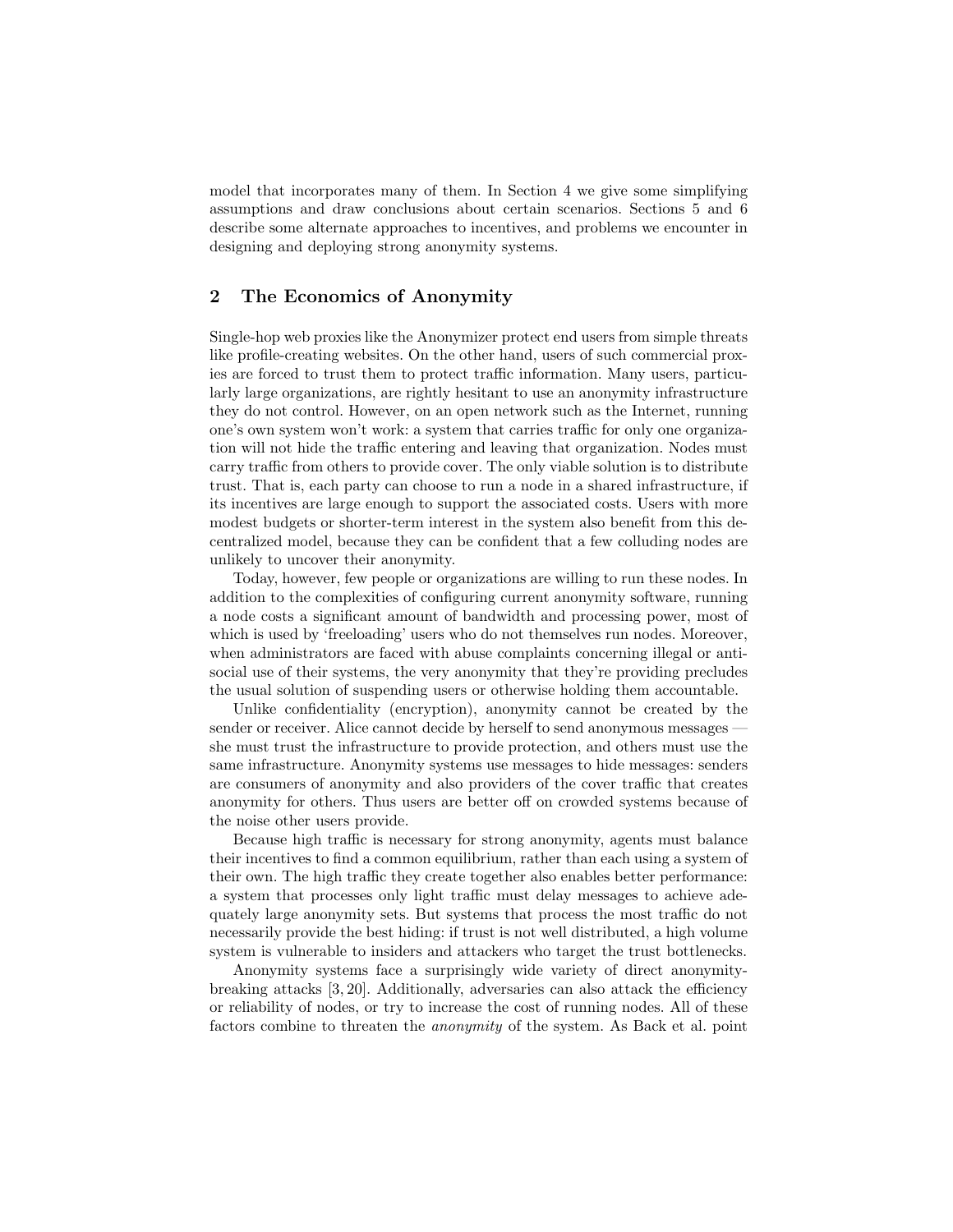out, "in anonymity systems usability, efficiency, reliability and cost become security objectives because they affect the size of the user base which in turn affects the degree of anonymity it is possible to achieve." [3]

We must balance all of these tradeoffs while we examine the incentives for users and node operators to participate in the system.

### 3 Analytic Framework

In this section and those that follow, we formalize the economic analysis of why people might choose to send messages through  $mix-nets$ <sup>1</sup>. We discuss the incentives for agents to participate either as senders or also as nodes, and we propose a general framework to analyze these incentives. In the next section we consider various applications of our framework, and then in Section 5 we examine alternate incentive mechanisms.

We begin with two assumptions: the agents want to send messages to other parties, and the agents value their anonymity. How various agents might value their anonymity will be discussed below.

An agent i (where  $i = (1, ..., n)$  and n is the number of potential participants in the mix-net) bases her strategy on the following possible actions  $a_i$ :

- 1. Act as a user of the system, specifically by sending (and receiving) her own traffic over the system,  $a_i^s$ , and/or agreeing to receive dummy traffic through the system,  $a_i^r$ . (Dummy traffic is traffic whose only purpose is to obscure actual traffic patterns.)
- 2. Act as an honest node,  $a_i^h$ , by receiving and forwarding traffic (and possibly acting as an exit node), keeping messages secret, and possibly creating dummy traffic.
- 3. Act as a dishonest node,  $a_i^d$ , by pretending to forward traffic but not doing so, by pretending to create dummy traffic but not doing so (or sending dummy traffic easily recognizable as such), or by eavesdropping traffic to compromise the anonymity of the system.
- 4. Send messages through conventional non-anonymous channels,  $a_i^n$ , or send no messages at all.

Various benefits and costs are associated with each agent's action and the simultaneous actions of the other agents. The expected benefits include:

1. Expected benefits from sending messages anonymously. We model them as a function of the subjective value each agent i places on the information successfully arriving at its destination,  $v_{r_i}$ ; the subjective value of keeping her identity anonymous,  $v_{a_i}$ ; the perceived level of anonymity in the system,  $p_{a_i}$  (the subjective probability that the sender and message will remain

<sup>&</sup>lt;sup>1</sup> Mixes were introduced by David Chaum (see  $[6]$ ). A mix takes in a batch of messages, changes their appearance, and sends them out in a new order, thus obscuring the relation of incoming to outgoing messages.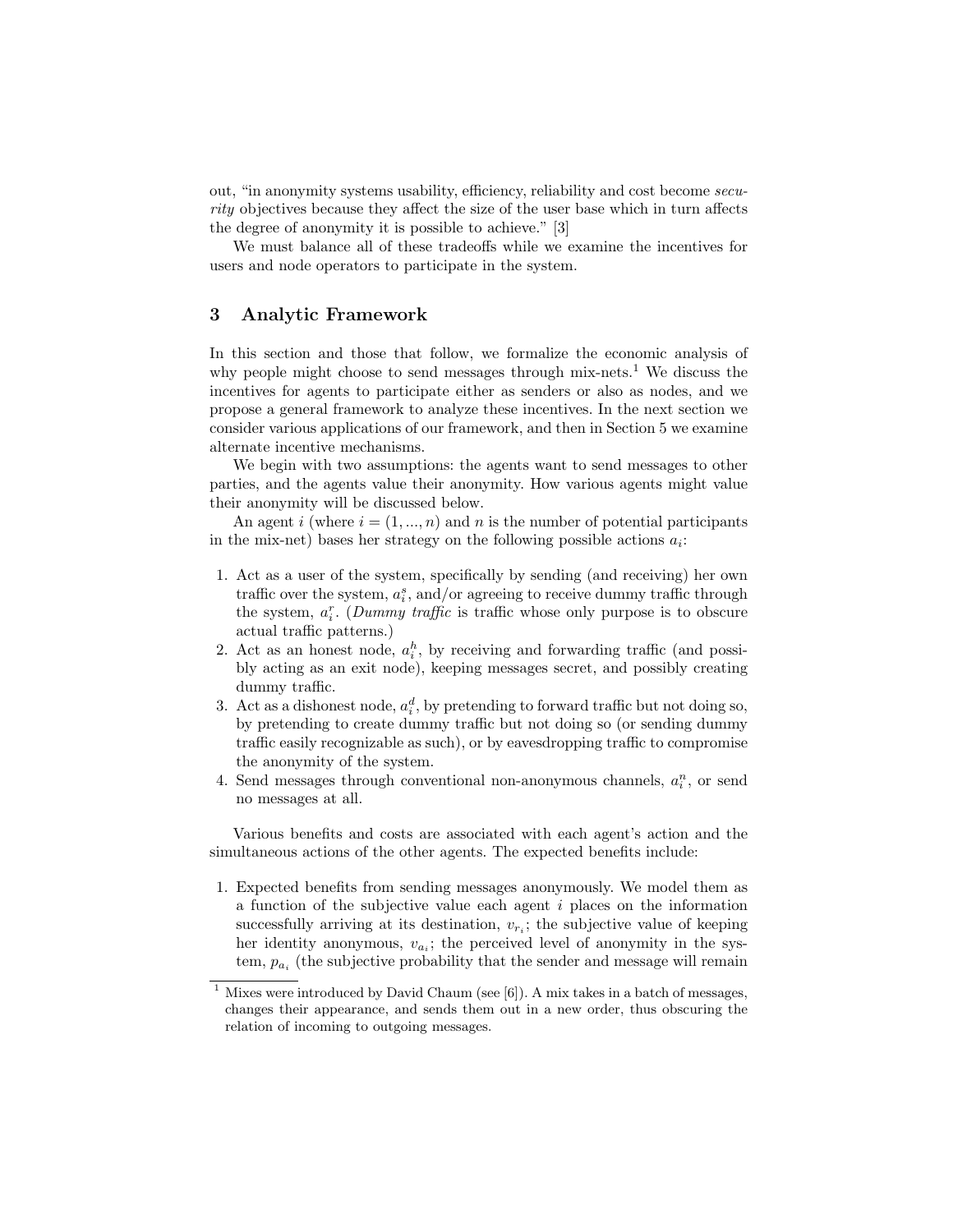anonymous); and the perceived level of reliability in the system,  $p_{r_i}$  (the subjective probability that the message will be delivered). The subjective value of maintaining anonymity could be related to the profits the agent expects to make by keeping that information anonymous, or the losses the agents expects to avoid by keeping that information anonymous. We represent the level of anonymity in the system as a function of the traffic (number of agents sending messages in the system,  $n<sub>s</sub>$ ), the number of nodes (number of agents acting as honest nodes,  $n_h$ , and as dishonest nodes,  $n_d$ ), and the decisions of the agent. We assume the existence of a function that maps these factors into a probability measure  $p \in [0, 1]$ .<sup>2</sup> In particular:

- The level of anonymity of the system is positively correlated to the number of users of the system.
- Acting as an honest node improves anonymity. Senders who do not run a node may accidentally choose a dishonest node as their first hop, significantly decreasing their anonymity (especially in low-latency anonymity systems where end-to-end timing attacks are very hard to prevent [3]). Further, agents who run a node can undetectably blend their message into their node's traffic, so an observer cannot know when the message is sent.
- The relation between the number of nodes and the probability of remaining anonymous might not be monotonic. For a given amount of traffic, sensitive agents might want fewer nodes in order to maintain large anonymity sets. But if some nodes are dishonest, users may prefer more honest nodes (to increase the chance that messages go through honest nodes). Agents that act as nodes may prefer fewer nodes, to maintain larger anonymity sets at their particular node. Hence the probability of remaining anonymous is inversely related to the number of nodes but positively related to the ratio of honest/dishonest nodes. (On the other hand, improving anonymity by reducing the number of nodes can be taken too far  $-$  a system with only one node may be easier to monitor and attack. See Section 5 for more discussion.)

If we assume that honest nodes always deliver messages that go through them, the level of reliability in the system is then an inverse function of the share of dishonest nodes in the system,  $n_d/n_h$ .

- 2. Benefits of acting as a node (nodes might be rewarded for forwarding traffic or for creating dummy traffic),  $b_h$ .
- 3. Benefits of acting as a dishonest node (from disrupting service or by using the information that passes through them),  $b_d$ .

The possible expected costs include:

<sup>&</sup>lt;sup>2</sup> Information theoretic anonymity metrics  $[8, 22]$  probably provide better measures of anonymity: such work shows how the level of anonymity achieved by an agent in a mix-net system is associated to the particular structure of the system. But probabilities are more tractable in our analysis, as well as better than the common "anonymity set" representation.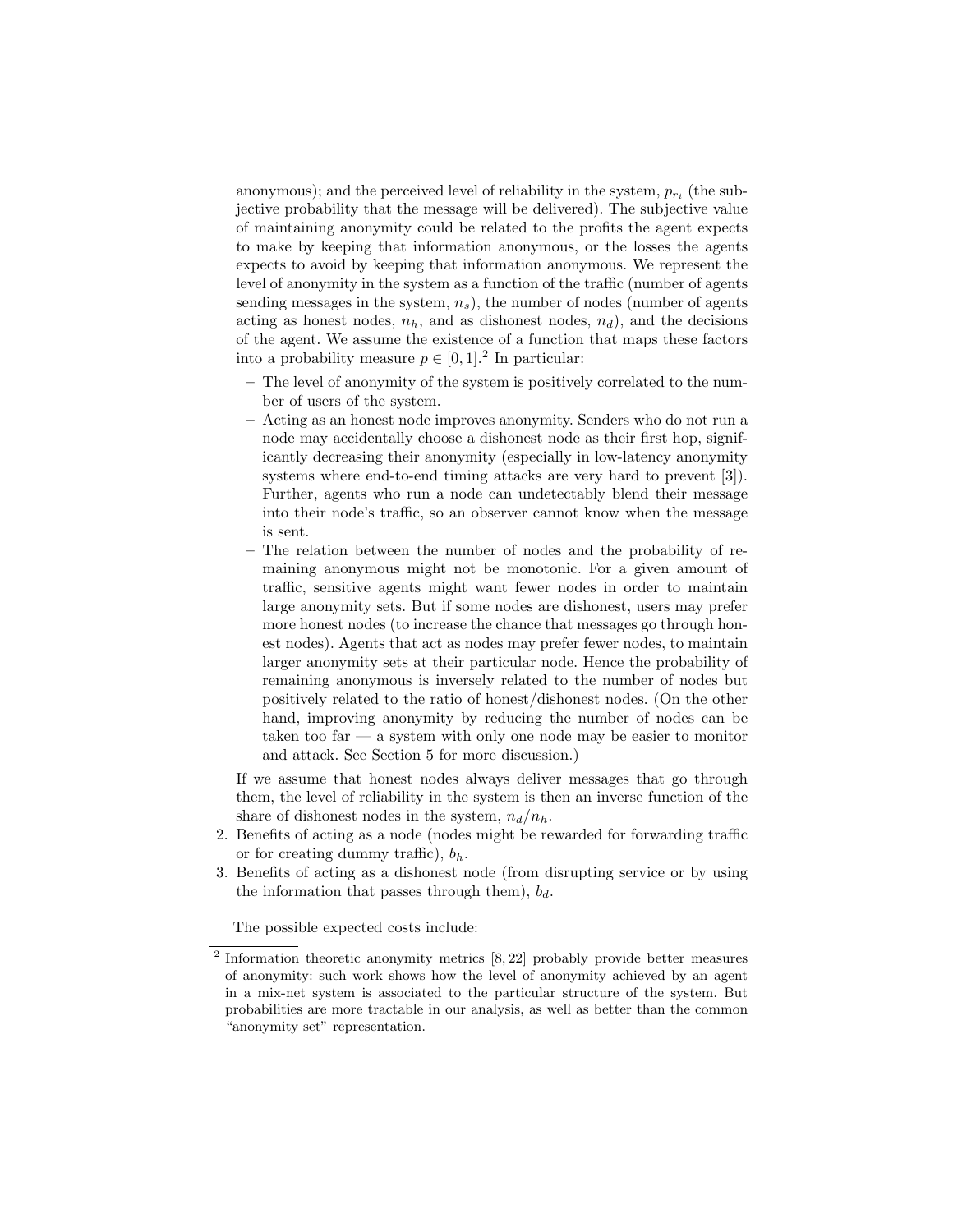- 1. Costs of sending messages through the anonymous system,  $c_s$ , or through a non-anonymous system,  $c_n$ . These costs can include both direct financial costs such as usage fees, as well as implicit costs such as the time to build and deliver messages, learning curve to get familiar with the system, and delays incurred when using the system. At first these delays through the anonymous system seem positively correlated to the traffic  $n_s$  and negatively correlated to the number of nodes  $n_h$ . But counterintuitively, more messages per node might instead decrease latency because nodes can process batches more often; see Section 5. In addition, when message delivery is guaranteed, a node might always choose a longer route to reduce risk. We could assign a higher  $c_s$  to longer routes to reflect the cost of additional delay. We also include here the cost of receiving dummy traffic,  $c_r$ .
- 2. Costs of acting as an honest node,  $c_h$ , by receiving and forwarding traffic, creating dummy traffic, or being an exit node (which involves potential exposure to liability from abuses). These costs can be variable or fixed. The fixed costs, for example, are related to the investments necessary to setup the software. The variable costs are often more significant, and are dominated by the costs of traffic passing through the node.
- 3. Costs of acting as dishonest node,  $c_d$  (again carrying traffic; and being exposed as a dishonest node may carry a monetary penalty).

In addition to the above costs and benefits, there are also reputation costs and benefits from: being observed to send or receive anonymous messages, being perceived to act as a reliable node, and being thought to act as a dishonest node.

Some of these reputation costs and benefits could be modelled endogenously (e.g., being perceived as an honest node brings that node more traffic, and therefore more possibilities to hide that node's messages; similarly, being perceived as a dishonest node might bring traffic away from that node). In this case, they would enter the payoff functions only indirectly through other parameters (such as the probability of remaining anonymous) and the changes they provoke in the behavior of the agents. In other cases, reputation costs and benefits might be valued per se. While we do not consider either of these options in the simplified model below, Sections 5 and 6 discuss the impact of reputation on the model.

We assume that agents want to maximize their expected payoff, which is a function of expected benefits minus expected costs. Let  $S_i$  denote the set of strategies available to agent  $i$ , and  $s_i$  a certain member of that set. Each strategy  $s_i$  is based on the the actions  $a_i$  discussed above. The combination of strategies  $(s_1, ..., s_n)$ , one for each agent who participates in the system, determines the outcome of a game as well as the associated payoff for each agent. Hence, for each complete strategy profile  $s = (s_1, ..., s_n)$  each agent receives the expected payoff  $u_i(s)$  through the payoff function  $u(.)$ . We represent the payoff function for each agent  $i$  in the following form:

$$
u_{i} = u \left( \frac{\theta \left[ \gamma \left( v_{r_{i}}, p_{r_{i}} \left( n_{h}, n_{d}, a_{h}^{s} \right) \right), \partial \left( v_{a_{i}}, p_{a_{i}} \left( n_{s}, n_{h}, n_{d}, a_{h}^{s} \right) \right), a_{i}^{s} \right] + b_{h} a_{i}^{h} + b_{d} a_{i}^{d}}{-c_{s} \left( n_{s}, n_{h} \right) a_{i}^{s} - c_{h} \left( n_{s}, n_{h}, n_{d} \right) a_{i}^{h} - c_{d} \left( .. \right) a_{i}^{d} - c_{r} \left( .. \right) a_{i}^{r} + \left( b_{n} - c_{n} \right) a_{i}^{n} \right)}
$$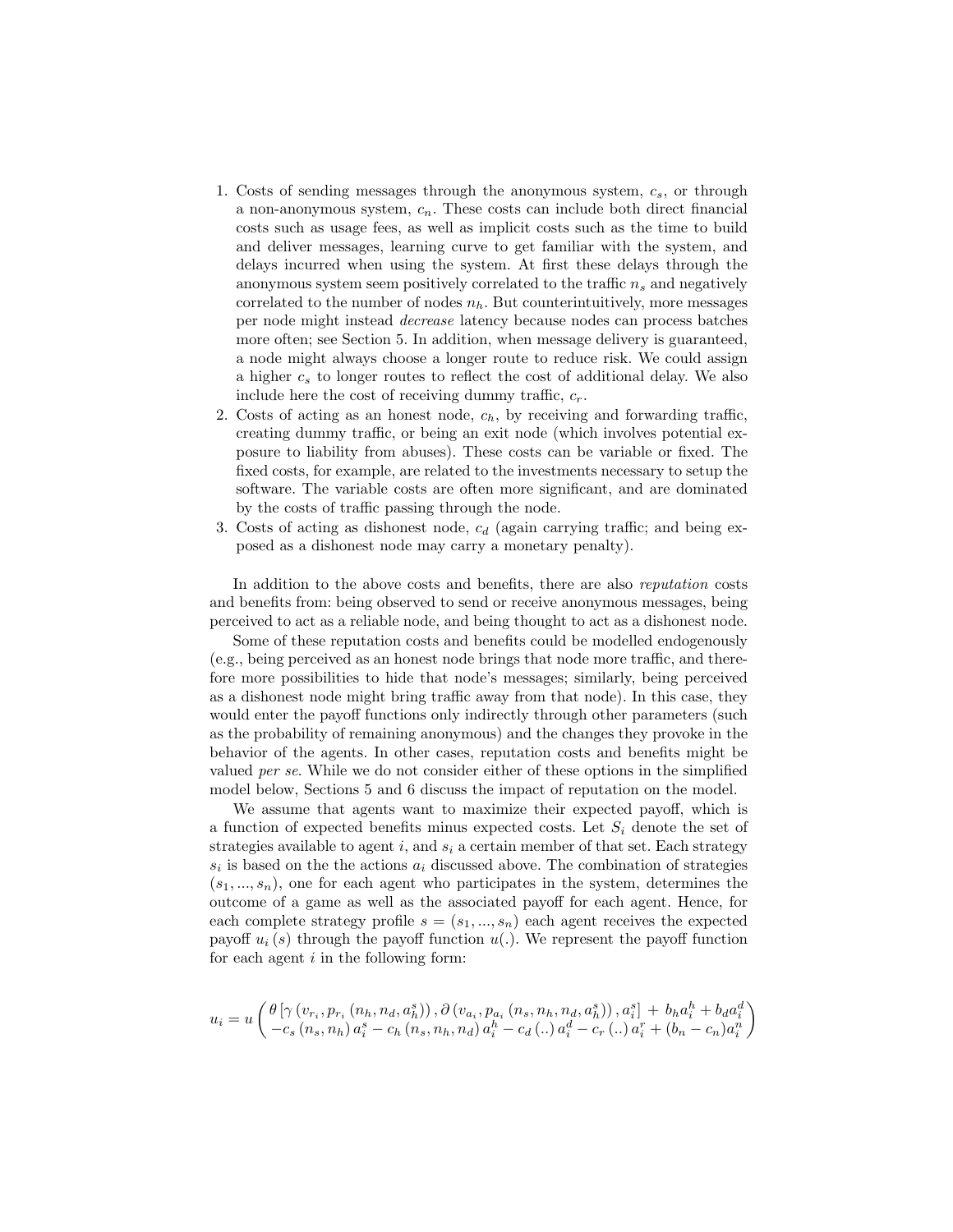where  $\theta(.)$ ,  $\gamma(.)$ , and  $\partial(.)$  are unspecified functional forms. The payoff function  $u(.)$  includes the costs and benefits for all the possible actions of the agents, including not using the mix-net and instead sending the messages through a nonanonymous channel. We can represent the various strategies by using dummy variables for the various  $a_i$ <sup>3</sup> We note that the probabilities of a message being delivered and a message remaining anonymous are weighted with the values  $v_{r_i}, v_{a_i}$ , respectively. This is because different agents might value anonymity and reliability differently, and because in different scenarios anonymity and reliability for the same agent might have different impacts on her payoff.

In Section 4, we will make a number of assumptions that will allow us to simplify this equation and model certain scenarios. We present here for the reader's convenience a table summarizing those variables that will appear in both the complete and simplified equations, as well as one that describes the variables used only in the more complete equation above.

| Variables used in both full and simple payoff equations |                                                                       |  |
|---------------------------------------------------------|-----------------------------------------------------------------------|--|
|                                                         | $u_i$ payoff for agent i                                              |  |
|                                                         | $v_{a_i}$ disubility <i>i</i> attaches to message exposure            |  |
|                                                         | $p_a$ simple case: $p_{a_i} = p_a$ for all <i>i</i> . See next table. |  |
| number of nodes                                         | $n_s$ sending agents (sending nodes)                                  |  |
| $\text{(other than } i)$                                | $n_h$ honest nodes                                                    |  |
| in mix-net                                              | $n_d$ dishonest nodes                                                 |  |
| dummy variables:                                        | $a_i^h$ <i>i</i> is an honest node and sending agent                  |  |
| 1 if true, 0 otherwise                                  | $a_i^s$ <i>i</i> sends through the mix-net                            |  |
| costs                                                   | $c_h$ of running an honest node                                       |  |
|                                                         | $c_s$ of sending a message through the mix-net                        |  |

| Variables used only in full payoff equation |                                                                  |  |
|---------------------------------------------|------------------------------------------------------------------|--|
|                                             | $v_{r_i}$ value <i>i</i> attaches to sent message being received |  |
|                                             | $p_{a_i}$ prob. for i that a sent message loses anonymity        |  |
|                                             | $p_r$ prob. that message sent through mix-net is received        |  |
| benefits                                    | $\overline{b_h}$ of running an honest node                       |  |
|                                             | $b_d$ of running a dishonest node                                |  |
|                                             | $b_n$ of sending a message around the mix-net                    |  |
|                                             | $a_i^d$ <i>i</i> runs a dishonest node                           |  |
|                                             | dummy variables $a_i^n$ i sends message around the mix-net       |  |
|                                             | $a_i^r$ <i>i</i> receives dummy traffic                          |  |
| costs                                       | $c_d$ of running a dishonest node                                |  |
|                                             | $c_r$ of receiving dummy traffic                                 |  |
|                                             | $c_n$ of sending a message around the mix-net                    |  |

Note also that the costs and benefits from sending the message could be distinct from the costs and benefits from keeping the *information* anonymous.

<sup>&</sup>lt;sup>3</sup> For example, if the agent chooses not to send the message anonymously, the probability of remaining anonymous  $p_{a_i}$  will be equal to zero,  $a^{s,d,r,h}$  will be zero too, and the only cost in the function will be  $c_n$ .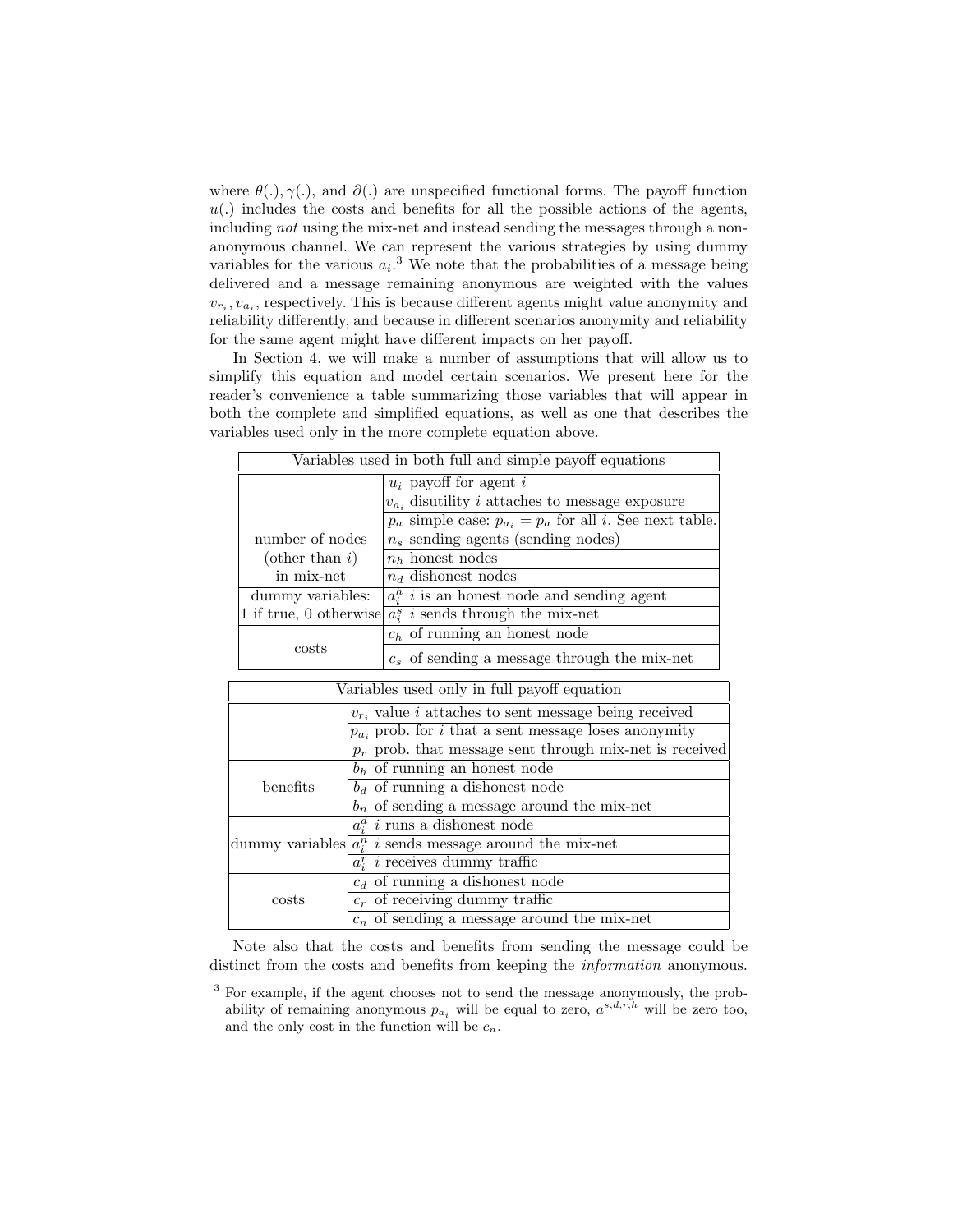For example, when Alice anonymously purchases a book, she gains a profit equal to the difference between her valuation of the book and its price. But if her anonymity is compromised during the process, she could incur losses (or miss profits) completely independent from the price of the book or her valuation of it. The payoff function  $u(.)$  above allows us to represent the duality implicit in all privacy issues, as well as the distinction between the value of sending a message and the value of keeping it anonymous:

| Anonymity                                   | Reliability                                        |
|---------------------------------------------|----------------------------------------------------|
| Benefit from remaining anonymous /          | Benefit in sending message that will be received / |
| cost avoided by remaining anonymous, or     | cost avoided by sending such a message, or         |
| Cost from losing anonymity /                | Cost from a message not being received /           |
| profits missed because of loss of anonymity | profits missed by message not being received       |

Henceforth, we will consider the direct benefits or losses rather than their dual opportunity costs or avoided costs. Nevertheless, the above representation allows us to formalize the various possible combinations. For example, if a certain message is sent to gain some benefit, but anonymity must be protected in order to avoid losses, then  $v_{r_i}$  will be positive while  $v_{a_i}$  will be negative and  $p_{a_i}$  will enter the payoff function as  $(1 - p_{a_i})$ . On the other side, if the agent must send a certain message to avoid some losses but anonymity ensures her some benefits, then  $v_{r_i}$  will be negative and  $p_{r_i}$  will enter the payoff function as  $(1 - p_{r_i})$ , while  $v_{a_i}$  will be positive.<br> $\!4$ 

With this framework we can compare, for example, the losses due to compromised anonymity to the costs of protecting it. An agent will decide to protect herself by spending a certain amount if the amount spent in defense plus the expected losses for losing anonymity after the investment are less than the expected losses from not sending the message at all.

## 4 Applying The Model

In this section we apply the above framework to simple scenarios. We make a number of assumptions to let us model the behavior of mix-net participants as players in a repeated-game, simultaneous-move game-theoretic framework. Thus we can analyze the economic justifications for the various choices of the participants, and compare design approaches to mix-net systems.

Consider a set of  $n<sub>s</sub>$  agents interested in sending anonymous communications. Imagine that there is only one system which can be used to send anonymous messages, and one other system to send non-anonymous messages. Each agent has three options: only send her own messages through the mix-net; send her messages but also act as a node forwarding messages from other users; or don't use the system at all (by sending a message without anonymity, or by not sending

<sup>&</sup>lt;sup>4</sup> Being certain of staying anonymous would therefore eliminate the risk of  $v_{a_i}$ , while being certain of losing anonymity would impose on the agent the full cost  $v_{a_i}$ . Similarly, guaranteed delivery will eliminate the risk of losing  $v_{r_i}$ , while delivery failure will impose the full cost  $v_{r_i}$ .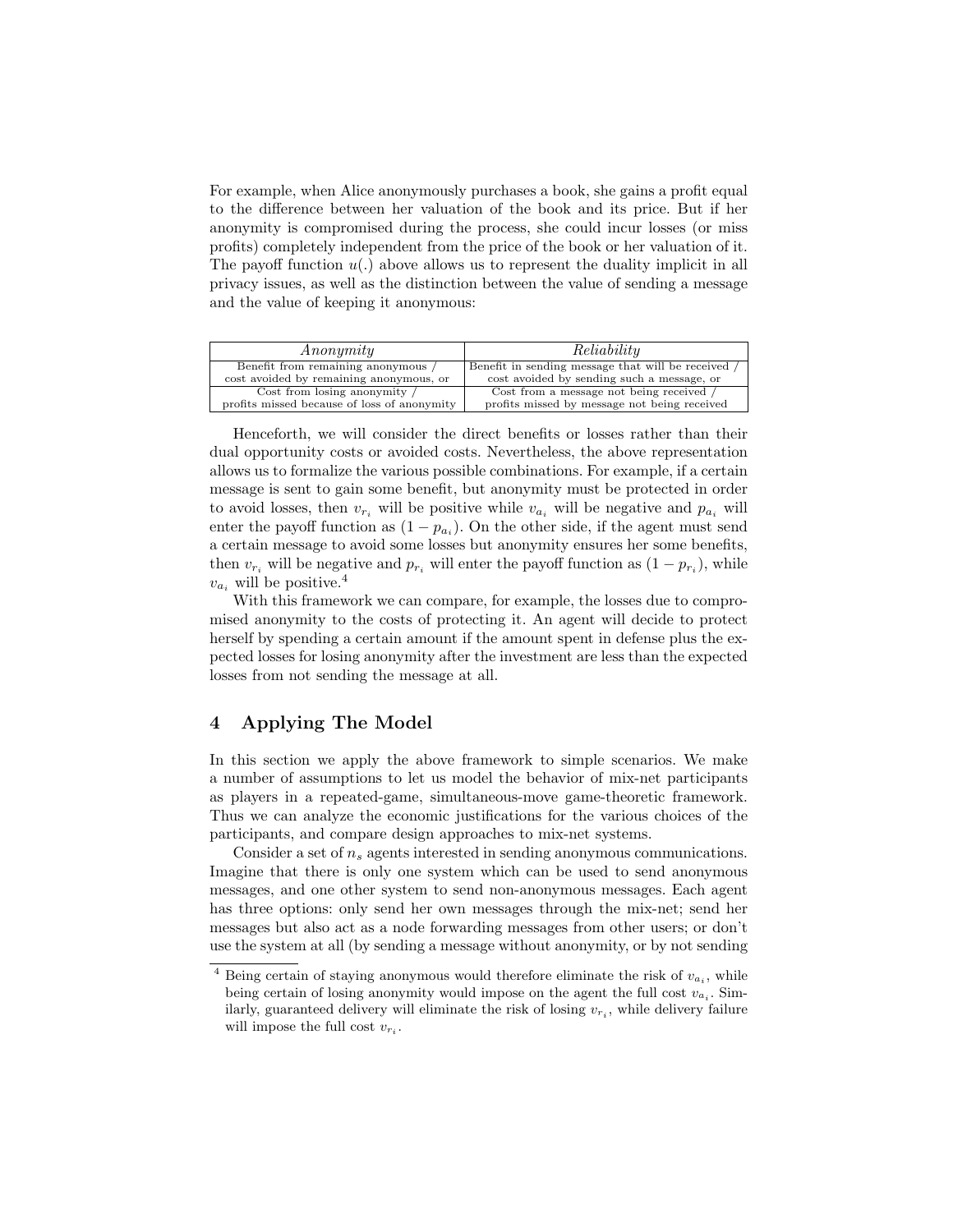the message). Thus initially we do not consider the strategy of choosing to be a bad node, or additional honest strategies like creating and receiving dummy traffic.

We represent the game as a simultaneous-move, repeated game because of the large number of participants and because of the impact of earlier actions on future strategies. A large group will have no discernable or agreeable order for the actions of all participants, so actions can be considered simultaneous. The limited commitment produced by earlier actions allows us to consider a repeated-game scenario.<sup>5</sup> These two considerations suggest against using a sequential approach of the Stackelberg type [14, Ch. 3]. For similar reasons we also avoid a "war of attrition/bargaining model" framework (see for example [21]) where the relative impatience of players plays an important role.

#### 4.1 Adversary

Although strategic agents cannot choose to be bad nodes in this simplified scenario, we still assume there is a percentage of bad nodes and that agents respond to this possibility. Specifically we assume a global passive adversary (GPA) that can observe all traffic on all links (between users and nodes, between nodes, and between nodes or users and recipients). Additionally, we also study the case when the adversary includes some percentage of mix nodes. In choosing strategies agents will attach a subjective probability to arbitrary nodes being compromised — all nodes not run by the agent are assigned the same probability of being compromised. This factor influences their assessment of the anonymity of messages they send. A purely passive adversary is unrealistic in most settings, e.g., it assumes that hostile users never selectively send messages at certain times or over certain routes, and nodes and links never selectively trickle or flood messages [23]. Nonetheless, a global passive adversary is still quite strong, and thus a typical starting point of anonymity analyses.

### 4.2 Honest Agents

If a user only sends messages, the cost of using the anonymous service is  $c_s$ . This cost might be higher than using the non-anonymous channel,  $c_n$ , because of usage fees, usage hassles, or delays. To keep things simple, we assume that all messages pass through the mix-net in fixed-length free routes, so that we can write  $c_s$  as a fixed value, the same for all agents. Users send messages at the same time, and only one message at a time. We also assume that routes are chosen randomly by users, so that traffic is uniformly distributed among the nodes.<sup>6</sup>

If a user decides to be a node, her costs increase with the volume of traffic (we focus here on the traffic-based variable costs). We also assume that all agents know the number of agents using the system and which of them are acting as

<sup>&</sup>lt;sup>5</sup> In Section 3 we have highlighted that, for both nodes and simpler users, variable costs are more significant than fixed costs.

<sup>6</sup> Reputation considerations might alter this point; see Section 5.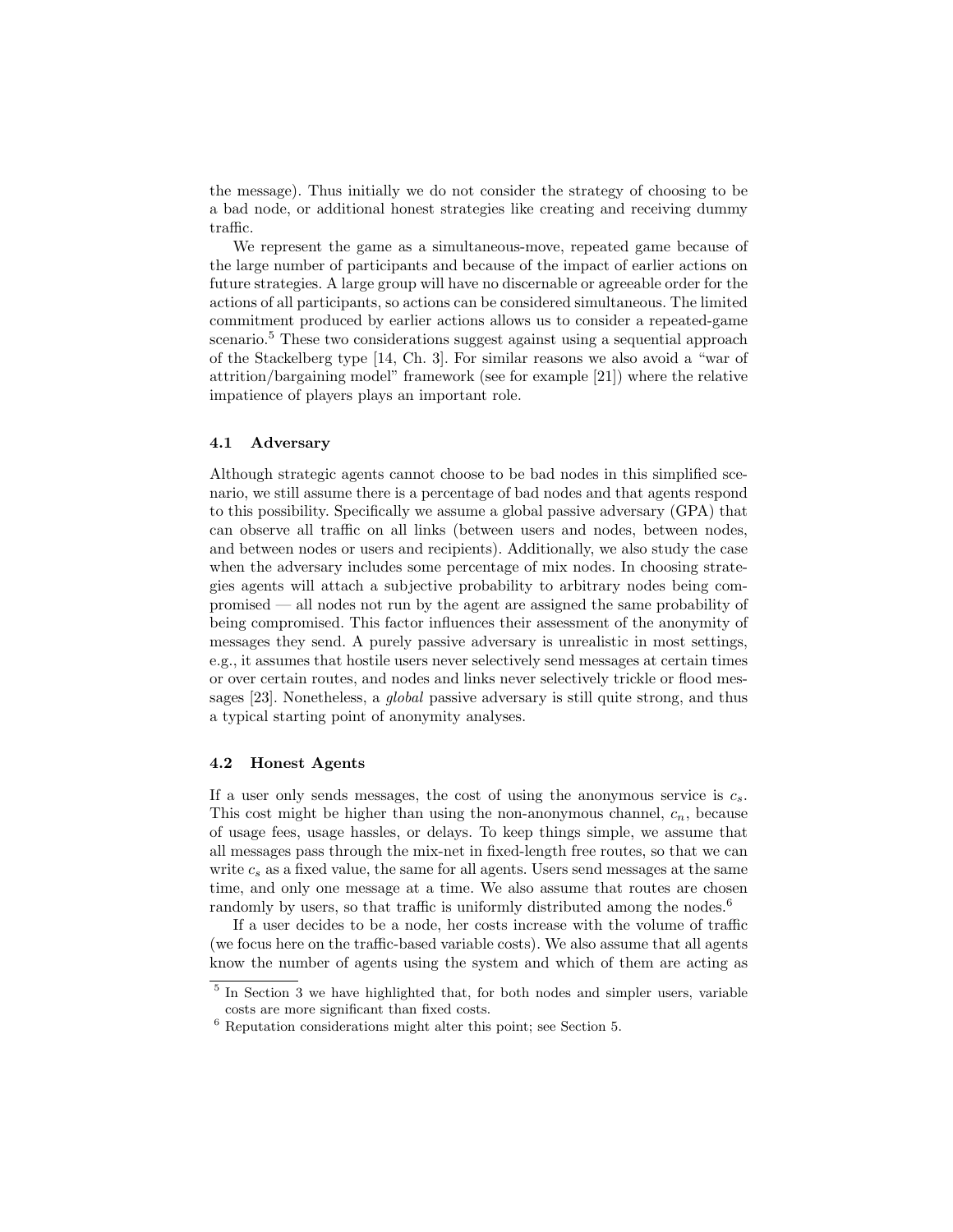nodes. We also assume that all agents perceive the same level of anonymity in the system based on traffic and number of nodes, hence  $p_{a_i} = p_a$  for all i. Finally, we imagine that agents use the system because they want to avoid potential losses from not being anonymous. This subjective sensitivity to anonymity is represented by  $v_{a_i}$  (we can initially imagine  $v_{a_i}$  as a continuous variable with a certain distribution across all agents; see below). In other words, we initially focus on the goal of remaining anonymous given an adversary that can control some nodes and observe all communications. Other than anonymity, we do not consider any potential benefit or cost, e.g., possible greater reliability, from sending around the mix-net. We later comment on the additional reliability issues.

$$
u_{i} = -v_{a_{i}} \left(1-p_{a}\left(n_{s}, n_{h}, n_{d}, a_{i}^{h}\right)\right) - c_{s} a_{i}^{s} - c_{h}\left(n_{s}, n_{h}, n_{d}\right) a_{i}^{h} - v_{a_{i}} a_{i}^{n}
$$

Thus each agent i tries to *minimize* the costs of sending messages and the risk of being tracked. The first component is the probability that anonymity will be lost given the number of agents sending messages, the number of them acting as honest and dishonest nodes, and the action  $a$  of agent  $i$  itself. This chance is weighted by  $v_{a_i}$ , the disutility agent i derives from its message being exposed. We also include the costs of sending a message through the mix-net, acting as a node when there are  $n_s$  agents sending messages over  $n_h$  and  $n_d$  nodes, and sending messages through a non-anonymous system, respectively. Each period, a rational agent can compare the payoff coming from each of these three one-period strategies.

> Action Payoff  $a_{s}$   $-v_{a_{i}}(1-p_{a}(n_{s},n_{h},n_{d})) - c_{s}$  $a_h \quad -v_{a_i} \left(1-p_a \left(n_s, n_h, n_d, a_i^h \right) \right) - c_s - c_h \left(n_s, n_h, n_d \right)$  $a_n$   $-v_{a_i}$

We do not explicitly allow the agent to choose *not* to send a message at all, which would of course minimize the risk of anonymity compromise. Also, we do not explicitly report the value of sending a successful message. Both are simplifications that do not alter the rest of the analysis.<sup>7</sup>

While this model is simple, it allows us to highlight some of the dynamics that might take place in the decision process of agents willing to use a mix-net. We now consider various versions of this model.

<sup>&</sup>lt;sup>7</sup> We could insert an action  $a^0$  with a certain disutility or cost from not sending any message, and then solve the problem of minimizing the expected losses. Or, we could insert in the payoff function for actions  $a^{s,h,n}$  also the payoff from successfully sending a message compared to not sending it (which could be interpreted also as an opportunity cost), and solve the dual problem of maximizing the expected payoff. Either way, the "exit" strategy for each agent will either be sending a message non-anonymously, or not sending it at all, depending on which option maximizes the expected benefits or minimizes the expected losses. Thereafter, we can simply compare the two other actions (being a user, or being also a node) to the optimal exit strategy.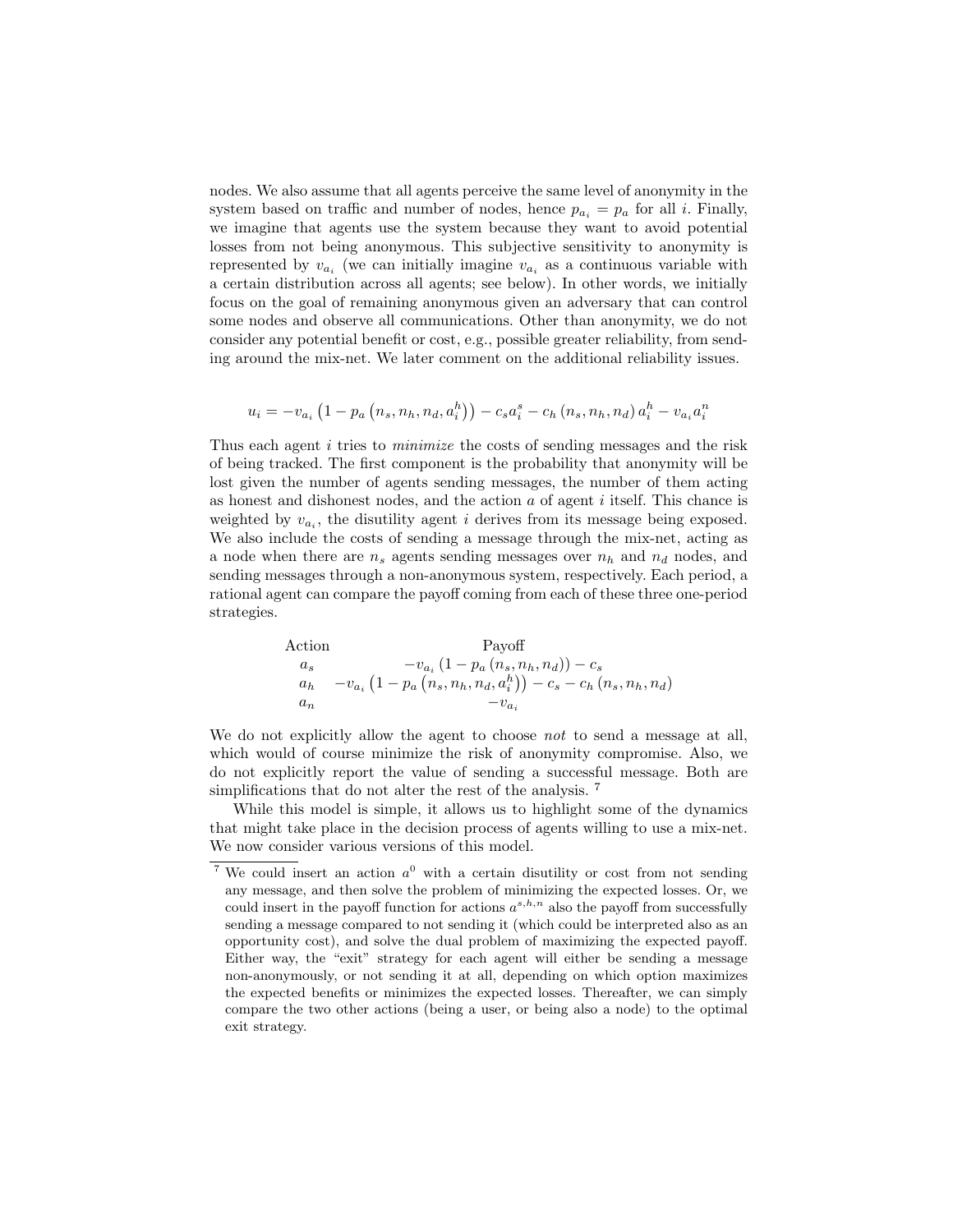Myopic Agents Myopic agents do not consider the long-term consequences of their actions. They simply consider the status of the network and, depending on the payoffs of the one-period game, adopt a certain strategy. Suppose that a new agent with a privacy sensitivity  $v_{a_i}$  is considering using a mix-net with (*currently*)  $n_s$  users and  $n_h$  honest nodes.

Then if

$$
-v_{a_i} (1 - p_a (n_s + 1, n_h + 1, n_d, a_i^h)) - c_s - c_h (n_s + 1, n_h + 1, n_d)
$$
  

$$
< -v_{a_i} (1 - p_a (n_s + 1, n_h, n_d)) - c_s, \text{ and}
$$
  

$$
-v_{a_i} (1 - p_a (n_s + 1, n_h + 1, n_d, a_i^h)) - c_s - c_h (n_s + 1, n_h + 1, n_d)
$$
  

$$
< -v_{a_i}
$$

agent i will choose to become a node in the mix-net. If

$$
-v_{a_i} (1 - p_a (n_s + 1, n_h + 1, n_d, a_i^h)) - c_s - c_h (n_s + 1, n_h + 1, n_d)
$$
  
> 
$$
-v_{a_i} (1 - p_a (n_s + 1, n_h, n_d)) - c_s
$$
, and  

$$
-v_{a_i} (1 - p_a (n_s + 1, n_h, n_d)) - c_s < -v_{a_i}
$$

then agent  $i$  will choose to be a user of the mix-net. Otherwise,  $i$  will simply not use the mix-net.

Our goal is to highlight the economic rationale implicit in the above inequalities. In the first case agent i is comparing the benefits of the contribution to her own anonymity of acting as a node to the costs. Acting as a node dramatically increases anonymity, but it will also bring more traffic-related costs to the agent. Agents with high privacy sensitivity (high  $v_{a_i}$ ) will be more likely to accept the trade-off and become nodes because they risk a lot by losing their anonymity, and because acting as nodes significantly increases their probabilities of remaining anonymous. On the other side, agents with a lower sensitivity to anonymity might decide that the costs or hassle of using the system are too high, and would not send the message (or would use non-anonymous channels).

Strategic Agents: Simple Case. Strategic agents take into consideration the fact that their actions will trigger responses from the other agents.

We start by considering only one-on-one interactions. First we present the case where each agent knows the other agent's type, but we then discuss what happens when there is uncertainty about the other agent's type.

Suppose that each of agent  $i$  and agent  $j$  considers the other agent's reaction function in her decision process. Then we can summarize the payoff matrix in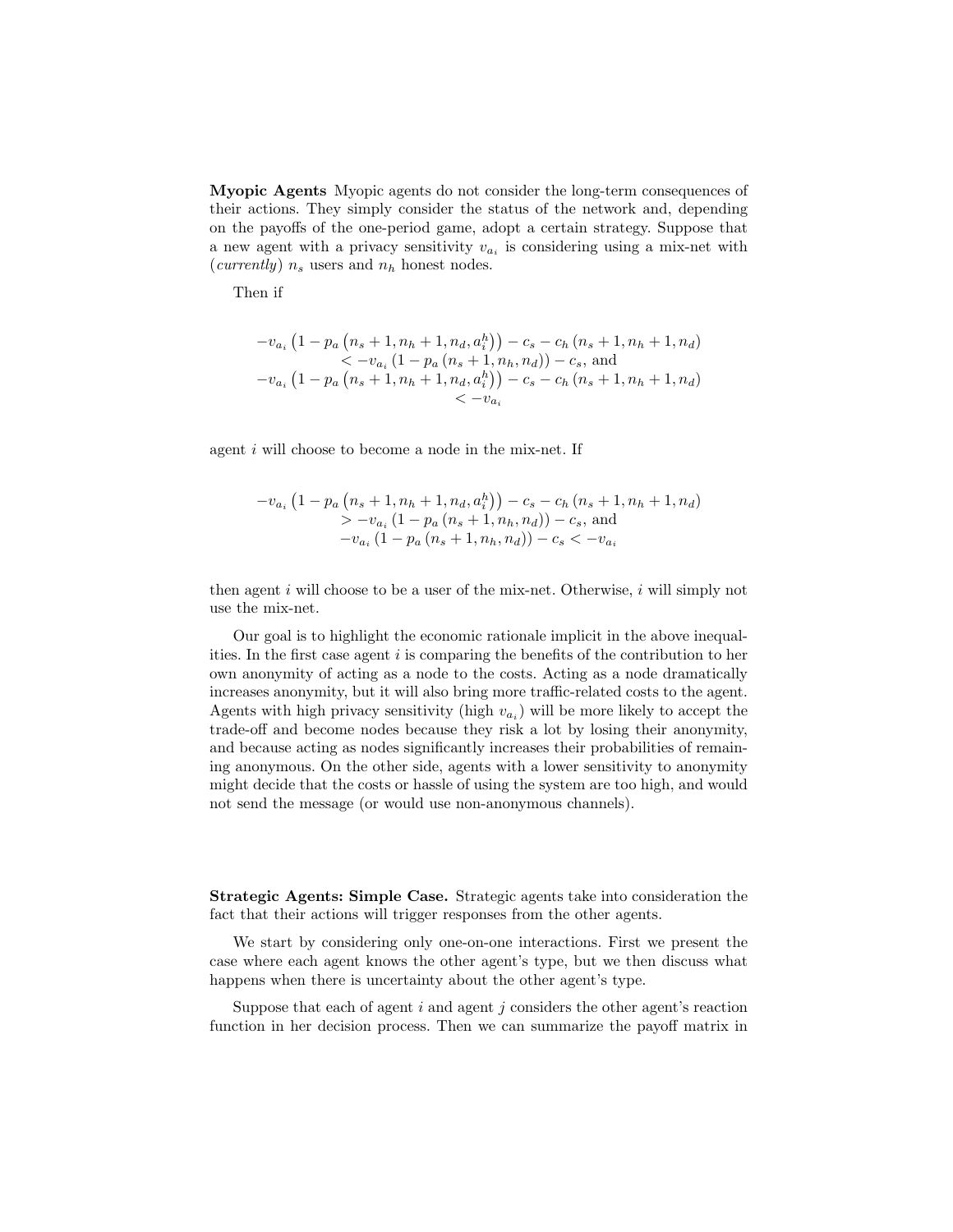the following way:<sup>8</sup>

$$
\begin{array}{ccccc} \textbf{\tiny Agent i / Agent j} & a_j^h & a_j^s & a_j^n \\ a_i^h & A_i, A_j \ D_i, B_j \ E_i, C_j \\ a_i^s & B_i, D_j \ F_i, F_j \ G_i, C_j \\ a_i^n & C_i, E_j \ C_i, G_j \ C_i, C_j \end{array}
$$

As before, each agent has a trade-off between the cost of traffic and the benefit of traffic when being a node, and a trade-off between having more nodes and fewer nodes. In addition to the previous analysis, now the final outcome also depends on how much each agent knows about whether the other agent is honest, and how much she knows about the other agent's sensitivity to privacy.

Of course, for an explicit solution we need a specific functional form for the probability function.<sup>9</sup> Nevertheless, even at this abstract level of description this framework can be mapped into the model analyzed in [19] where two players decide simultaneously whether to contribute to a public good.

In our model, when for example  $v_{a_i} \gg v_{a_j}$  and  $v_{a_i}$  is large, the disutility to player i from not using the system or not being a node will be so high that she will decide to be a node even if  $j$  might free ride on her. Hence if  $j$  values her anonymity, but not that much, the strategies  $a_i^h, a_j^s$  can be an equilibrium of the repeated game.

In fact, this model might have equilibria with free-riding even when the other agent's type is unknown. Imagine both agents know that the valuations  $v_{a_i}, v_{a_j}$ are drawn independently from a continuous, monotonic probability distribution. Again, when one agent cares about her privacy enough, and/or believes that there is a high probability that the opponent would act as a dishonest node, then the agent will be better off protecting her own interests by becoming a node (again see [19]). Of course the more interesting cases are those when these clear-cut scenarios do not arise, which we consider next.

Strategic Agents: Multi-player Case. Each player now considers the strategic decisions of a vast number of other players. Fudenberg and Levine [13] propose

<sup>8</sup> We use parameters to succinctly represent the following expected payoffs:

$$
A_w = -v_w \left(1 - p_a \left(n_s + 2, n_h + 2, n_d, a_w^h\right)\right) - c_s - c_h \left(n_s + 2, n_h + 2, n_d\right)
$$
  
\n
$$
B_w = -v_w \left(1 - p_a \left(n_s + 2, n_h + 1, n_d\right)\right) - c_s
$$
  
\n
$$
C_w = -v_w
$$
  
\n
$$
D_w = -v_w \left(1 - p_a \left(n_s + 2, n_h + 1, n_d, a_w^h\right)\right) - c_s - c_h \left(n_s + 2, n_h + 1, n_d\right)
$$
  
\n
$$
E_w = -v_w \left(1 - p_a \left(n_s + 1, n_h + 1, n_d, a_w^h\right)\right) - c_s - c_h \left(n_s + 1, n_h + 1, n_d\right)
$$
  
\n
$$
F_w = -v_w \left(1 - p_a \left(n_s + 2, n_h, n_d\right)\right) - c_s
$$
  
\n
$$
G_w = -v_w \left(1 - p_a \left(n_s + 1, n_h, n_d\right)\right) - c_s
$$

 $9$  We have seen above, however, that privacy metrics like [8, 22] do not directly translate into monotonic probability functions of the type traditionally used in game theory. Furthermore, the actual level of anonymity will depend on the mix-net protocol and topology (synchronous networks will provide larger anonymity sets than asynchronous networks for the same traffic divided among the nodes).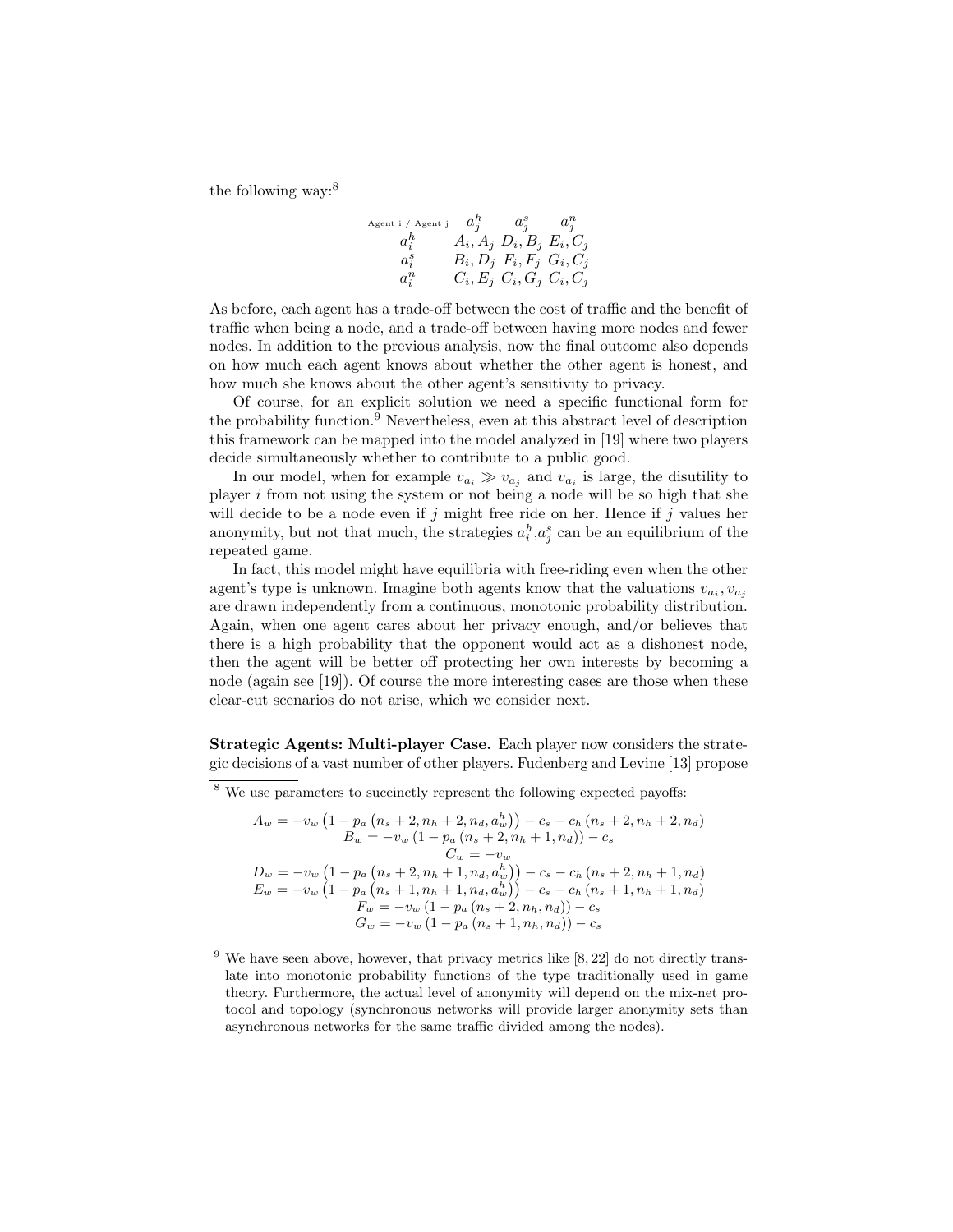a model where each player plays a large set of identical players, each of which is "infinitesimal", i.e. its actions cannot affect the payoff of the first player. We define the payoff of each player as the average of his payoffs against the distribution of strategies played by the continuum of the other players. In other words, for each agent, we will have:  $u_i = \sum_{n_s} u_i (a_i, a_{-i})$  where the notation represents the comparison between one specific agent i and all the others. Cooperative solutions with a finite horizon are often not sustainable when the actions of other agents are not observable because, by backward induction, each agent will have an incentive to deviate from the cooperative strategy. As compared to the analysis above with only two agents, now a defection of one agent might affect only infinitesimally the payoff of the other agents, so the agents might tend not to punish the defector. But then, more agents will tend to deviate and the cooperative equilibrium might collapse. "Defection", in fact, could be acting only as a user and refusing to be a node when the agent starts realizing that there is enough anonymity in the system and she no longer needs to be a node. But if too many agents act this way, the system might break down for lack of nodes, after which everybody would have to resort to non-anonymous channels.

We can consider this to be a "public good with free-riding" type of problem [7]. The novel point from a game-theoretic perspective is that the highly sensitive agents actually want some level of free-riding, to provide noise. On the other side, they do not want too much free-riding — for example from highly sensitive types pretending to be agents with low sensitivity  $-$  if it involves high traffic costs.

So, under which conditions will a system with many players not implode?

First, a trigger strategy might be agreed upon among the many agents, so that the deviation of one single player might be met by the reaction of all the others (as described in [13]). Of course the only punishment available here is making the system unavailable, which has a cost for all agents. In addition, coordination costs might be prohibitive. This is not a viable strategy.

Second, we must remember that highly sensitive agents, for a given amount of traffic, prefer to be nodes (because anonymity will increase) and prefer to work in systems with fewer nodes (else traffic gets too dispersed and the anonymity sets get too small). So, if  $v_{a_i}$  is particularly high, i.e. if the cost of not having anonymity is very high for the most sensitive agents, then they will decide to act as nodes regardless of what the others do. Also, if there are enough agents with lower  $v_{a_i}$ , again a "high" type might have an interest in acting alone if its costs of not having anonymity would be too high compared to the costs of handling the traffic of the less sensitive types.

In fact, when the valuations are continuously distributed, this might generate equilibria where the agents with the highest valuations  $v_{a_i}$  become nodes, and the others, starting with the "marginal" type (the agent indifferent between the benefits she would get from acting as node and the added costs of doing so) provide traffic.<sup>10</sup> This problem can be mapped to the solutions in [4] or [17]. At that point an equilibrium level of free-riding might be reached. This condition

<sup>&</sup>lt;sup>10</sup> Writing down specific equilibria, again, will first involve choosing appropriate anonymity metrics, which might be system-dependent.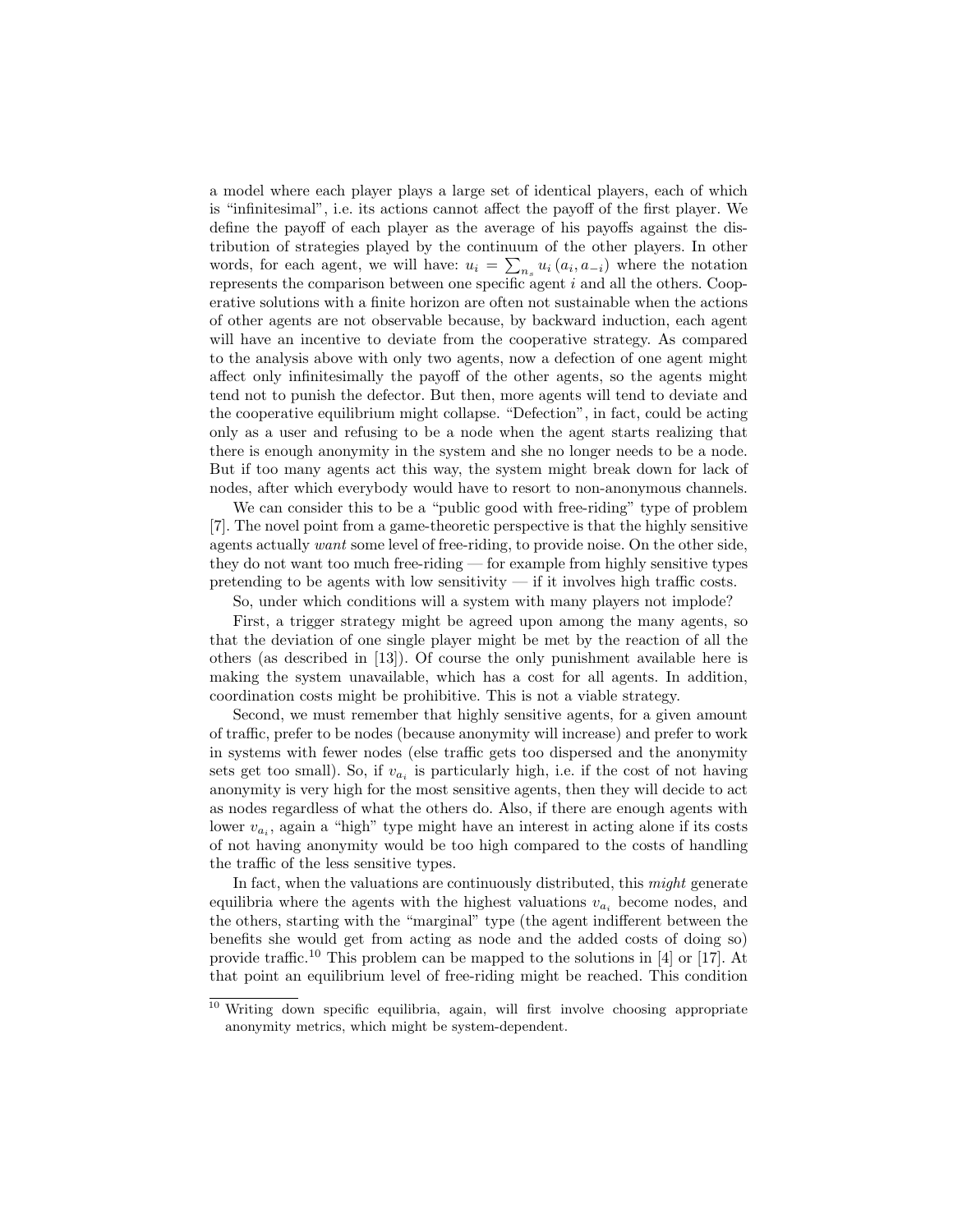can be also compared to [15], where the paradox of informationally efficient markets is described.<sup>11</sup>

The problems start if we consider now a different situation. Rather than having a continuous distribution of valuations  $v_{a_i}$ , we consider two types of agents: the agent with a high valuation,  $v_{a_i} = v_H$ , and the agent with a low valuation,  $v_{a_i} = v_L$ . We assume that the  $v_L$  agents will simply participate sending traffic if the system is cheap enough for them to use (but see Section 6.3), and we also assume this will not pose any problem to the  $v_H$  type, which in fact has an interest in having more traffic. Thus we can focus on the interaction between a subset of users: the identical high-types.

Here the "marginal" argument discussed above might not work, and coordination might be costly. In order to have a scenario where the system is selfsustaining and free, and the agents are of high and low types, the actions of the agents must be visible and the agents themselves must agree to react together to any deviation of a marginal player. In realistic scenarios, however, this will involve very high transaction/coordination costs, and will require an extreme (and possibly unlikely) level of rationality for the agents. This equilibrium will also tend to collapse when the benefits from being a node are not very high compared to the costs. Paradoxically, it also breaks down when an agent trusts another so much that she prefers to delegate away the task of being a node. The above considerations however also hint at other possible solutions to reduce coordination costs. We now consider some other mechanisms that can make these systems economically viable.

### 5 Alternate Incentive Mechanisms

As the self-organized system might collapse under some of the conditions examined above, we discuss now what economic incentives we can get from alternative mechanisms.

1. Usage fee. If participants pay to use the system, the "public good with free-riding" problem turns into a "clubs" scenario. The pricing mechanism must be related to how much the participants expect to use the system or how sensitive they are. Sensitive agents might support the others by offering them limited services for free, because they need their traffic as noise. The Anonymizer offers basic service at low costs to low-sensitivity agents (there is a cost in the delay, the limitation on destination addresses, and the hassle of using the free service), and offers better service for money. With usage fees, the cost of being a node is externalized. A hybrid solution involves distributed trusted nodes, supported through entry fees paid to a central authority and redistributed to the nodes. This was the approach of the Freedom Network from Zero-Knowledge Systems. The network was shut down because they were unable to sell enough clients to cover their costs.

 $11$  The equilibrium in [15] relies on the "marginal" agent who is indifferent between getting more information about the market and not getting it.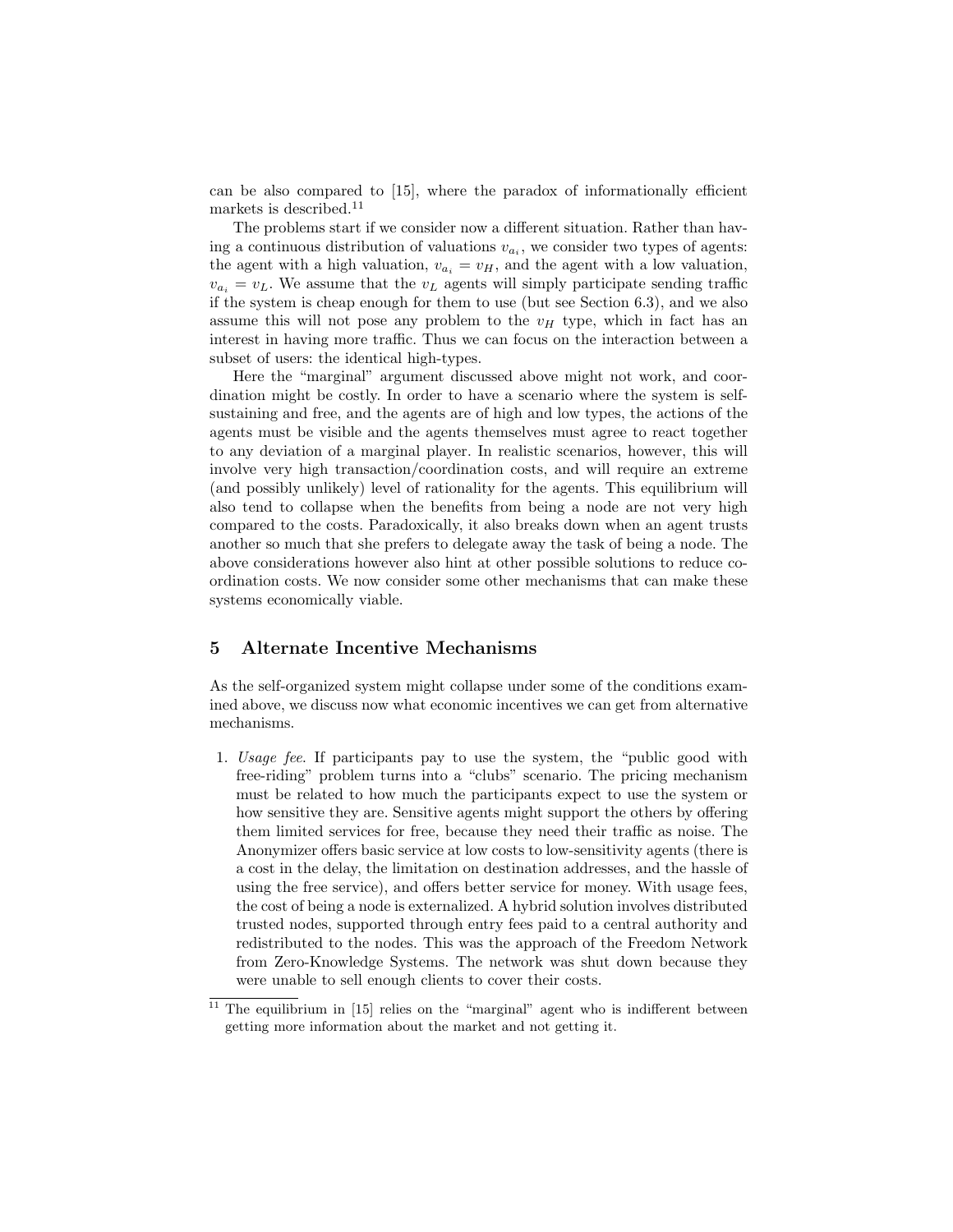- 2. "Special" agents. Such agents have a payoff function that considers the social value of having an anonymous system or are otherwise paid or supported to provide such service. If these agents are paid, the mechanism becomes similar to the hybrid solution discussed above, except anonymity-sensitive agents, rather than act as nodes, pass the money to a central authority. The central authority redistributes the funding among trusted entities acting as nodes.
- 3. Public rankings and reputation. A higher reputation not only attracts more cover traffic but is also a reward in itself. Just as the statistics pages for seti@home [5] encourage participation, publicly ranking generosity creates an incentive to participate. Although the incentives of public recognition and public good don't fit in our model very well, we emphasize them because they explain most actual current node operators. As discussed above, reputation can enter the payoff function indirectly or directly (when agents value their reputation as a good itself).

If we publish a list of nodes ordered by safety (based on number of messages passing through the node), the high-sensitivity agents will gravitate to safe nodes, causing more traffic and improving their safety further (and lowering the safety of other nodes). In our model the system will stabilize with one or a few mix nodes. In reality, though,  $p_a$  is influenced not just by  $n_h$  but also by jurisdictional diversity — a given high-sensitivity sender is happier with a diverse set of mostly busy nodes than with a set of very busy nodes run in the same zone. Also, after some threshold of users, latency will begin to suffer, and the low sensitivity users will go elsewhere, taking away the nice anonymity sets.

More generally, a low-latency node may attract many low-sensitivity agents, and thus counterintuitively provide better anonymity than one that waits to batch many messages for greater security.

### 6 A Few More Roadblocks

#### 6.1 Authentication in a Volunteer Economy

Our discussions so far indicate that it may in fact be plausible to build a strong anonymity infrastructure from a wide-spread group of independent nodes that each want good anonymity for their own purposes. In fact, the more jurisdictionally diverse this group of nodes, the more robust the overall system.

However, volunteers are problems: users don't know the node operators, and don't know whether they can trust them. We can structure system protocols to create better incentives for honest principals and to catch bad performance by others, e.g. by incorporating receipts and trusted witnesses [10], or using a self-regulating topology based on verifying reliability [11]. But even when this is feasible, identifying individuals is a problem. Classic authentication considers whether it's the right entity, but not whether the authenticated parties are distinct from one another. One person may create and control several distinct online identities. This pseudospoofing problem [12] is a nightmare when an anonymity infrastructure is scaled to a large, diffuse, peer-to-peer design; it remains one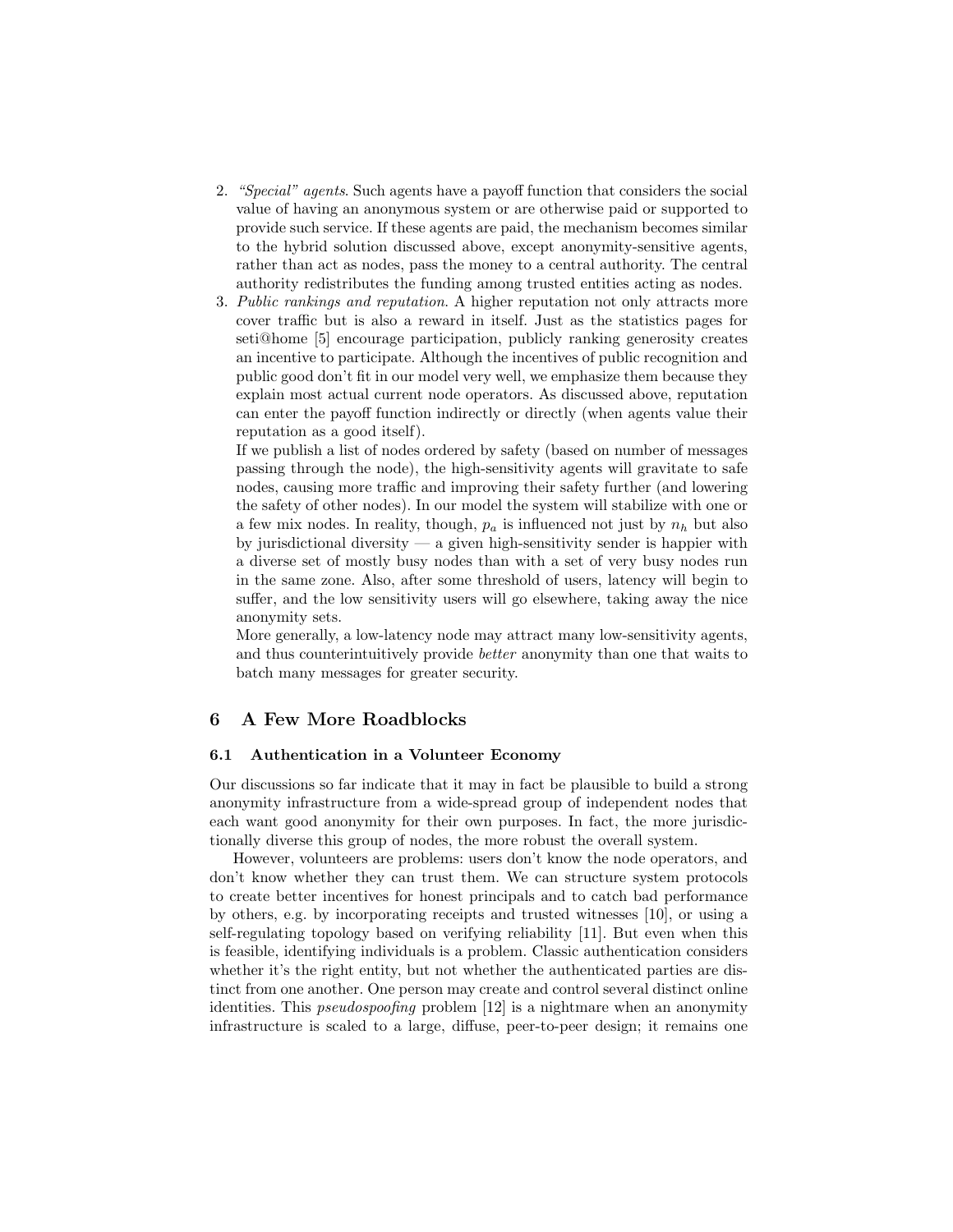of the main open problems in the design of any decentralized anonymity service. The Advogato trust metric [16] and similar techniques rely on humans to make initial trust decisions, and then bound trust flow over a certification graph. However, so far none of these trust flow approaches have provided a clear solution to the problem. Another potential solution, a global PKI to ensure unique identities [24], is unlikely to emerge any time soon.

#### 6.2 Dishonest Nodes vs. Lazy Nodes

We have primarily focused on the strategic motivations of honest agents, but the motivations of dishonest agents are at least as important. An anonymitybreaking adversary with an adequate budget would do best to provide very good service, possibly also attempting DoS against other high-quality providers. None of the usual metrics of performance and efficiency can identify dishonest nodes. Further, who calculates those metrics and how? If they depend on a centralized trusted authority, the advantages of diffusion are lost. Another approach to breaking anonymity is to simply attack the reliability or perceived reliability of the system — this attack flushes users to a weaker system just as military strikes against underground cables force the enemy to communicate over less secure channels.

On the other hand, when we consider strategic dishonest nodes we must also analyze their motivations as rational agents. A flat-out dishonest agent participates only to compromise anonymity or reliability. In doing so, however, a dishonest agent will have to consider the costs of reaching and maintaining a position from which those attacks are effective — which will probably involve gaining reputation and acting as a node for an extended period of time, a cost if the goal is to generally break reliability. Such adversaries will be in an arms race with protocol developers to stay undetected despite their attacks [11]. The benefits from successful attacks might be financial, as in the case of discovering and using sensitive information or a competitor's service being disrupted; or they could be purely related to personal satisfaction. The costs of being discovered as a dishonest node include rebuilding a new node's worth of reputation; but being noticed and exposed as the adversary may have very serious negative consequences for the attacker itself. (Imagine the public response if an Internet provider were found running dishonest nodes.) Thus, all things considered, it might be that the laws of economics work against the attacker as well.

A "lazy" node, on the other hand, wants to protect her own anonymity, but keeps her costs lower by not forwarding or accepting all of her incoming traffic. By doing so this node decreases the reliability of the system. While this strategy might be sounder than the one of the flat-out dishonest node, it also exposes again the lazy node to the risk of being recognized as a disruptor of the system. In addition, this tactic, by altering the flow of the traffic through her own node, might actually reduce the anonymity of that agent.

Surveys and analysis on actual attacks on actual systems  $(e.g., [18])$  can help determine which forms of attacks are frequent, how dangerous they are, and whether economic incentives or technical answers are the best countermeasures.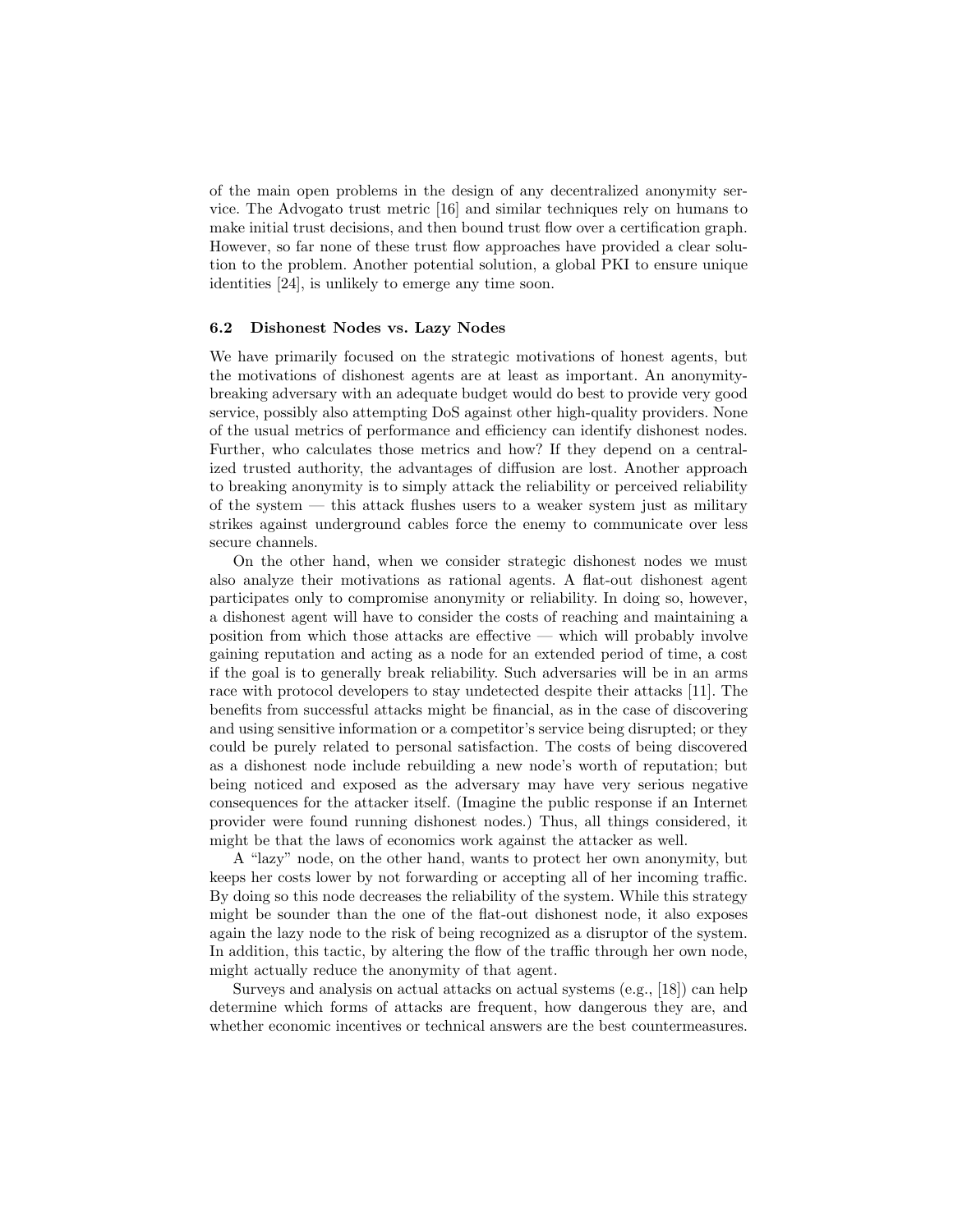### 6.3 Bootstrapping The System And Perceived Costs

Our models so far have considered the strategic choices of agents facing an already existing mix-net. We might even imagine that the system does not yet exist but that, before the first period of the repeated-game, all the players can somehow know each other and coordinate to start with one of the cooperative equilibria discussed above.

But this does not sound like a realistic scenario. Hence we must discuss how a mix-net system with distributed trust can come to be. We face a paradox here: agents with high privacy sensitivity want lots of traffic in order to feel secure using the system. They need many participants with lower privacy sensitivities using the system first. The problem lies in the fact that there is no reason to believe the lower sensitivity types are more likely to be early adopters. In addition, their perceived costs of using the system might be higher than the real costs<sup>12</sup> — especially when the system is new and not well known — so in the strategic decision process they will decide against using the mix-net at all. Correct marketing seems critical to gaining critical mass in an anonymity system: in hindsight, perhaps Zero-Knowledge Systems would have gotten farther had it placed initial emphasis on usability rather than security.

Note that here again reliability becomes an issue, since we must consider both the benefits from sending a message and keeping it anonymous. If the benefits of sending a message are not that high to begin with, then a low sensitivity agent will have fewer incentives to spend anything on the message's anonymity. We can also extend the analysis from our model that considers the costs and benefits of a single system to the comparison of different systems with different costs/benefit characteristics. We comment more on this in the conclusion.

Difficulties in bootstrapping the system and the myopic behavior [1] of some users might make the additional incentive mechanisms discussed in Section 5 preferable to a market-only solution.

#### 6.4 Customization And Preferential Service Are Risky Too

Leaving security decisions up to the user is traditionally a way to transfer cost or liability from the vendor to the customer; but in strong anonymity systems it may be unavoidable. For example, the sender might choose how many nodes to use, whether to use mostly nodes run by her friends, whether to send in the morning or evening, etc. After all, only she knows the value of her anonymity. But this choice also threatens anonymity  $-$  different usage patterns can help distinguish and track users.

<sup>&</sup>lt;sup>12</sup> Many individuals tend to be myopic in their attitude to privacy. They claim they want it but they are not willing to pay for it. While this might reflect a rational assessment of the trade-offs (that is, quite simply, the agents do not value their anonymity highly enough to justify the cost to protect it), it might also reflect "myopic" behavior such as the hyperbolic discounting of future costs associated to the loss of anonymity. See also [1].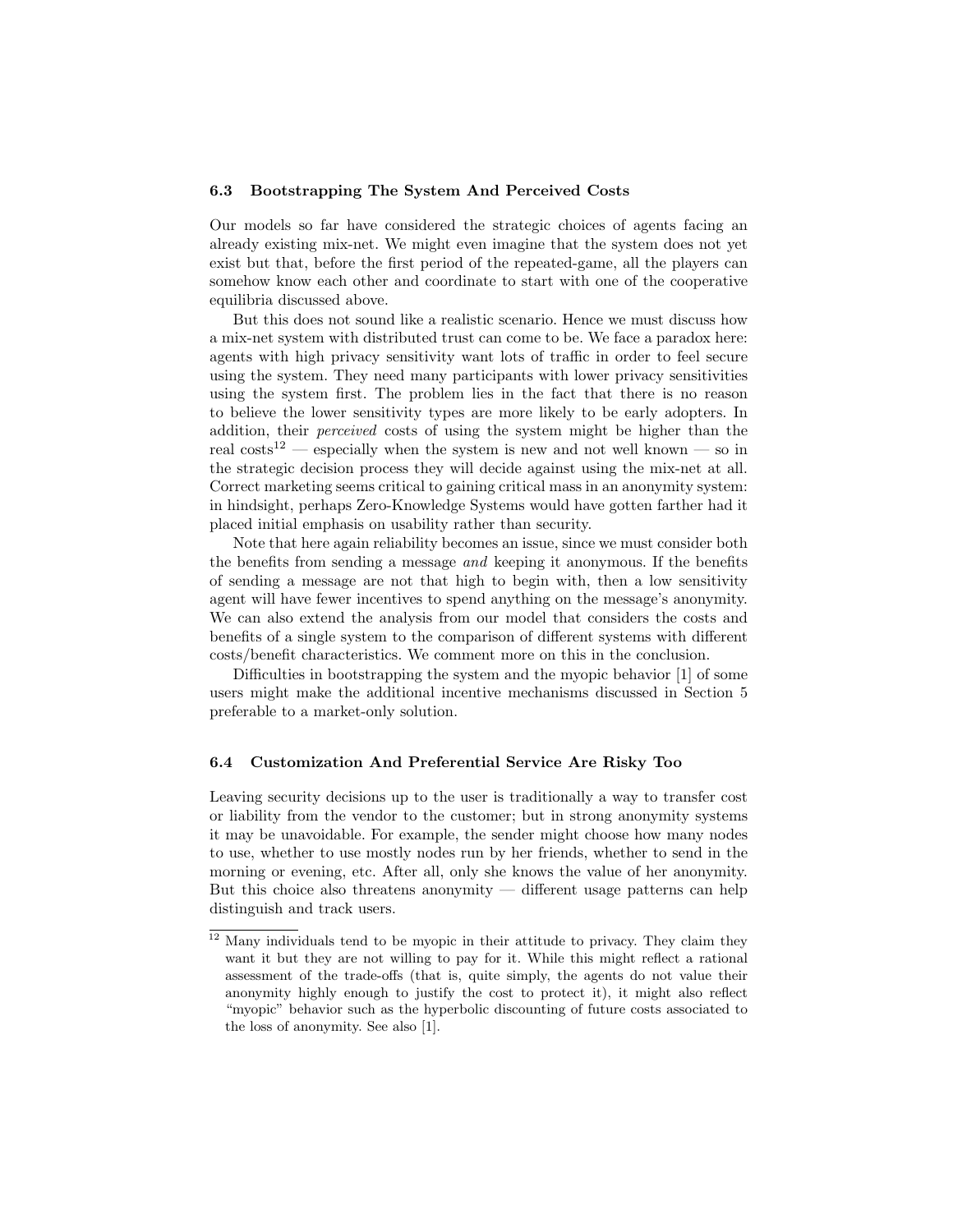Limiting choice of system-wide security parameters can protect users by keeping the noise fairly uniform, but introduces inefficiencies; users that don't need as much protection may feel they're wasting resources. Yet we risk anonymity if we let users optimize their behavior. We can't even let users pay for better service or preferential treatment — the hordes in the coach seats are more anonymous than the few in first class.

This need to pigeonhole users into a few behavior classes conflicts with the fact that real-world users have a continuum of interests and approaches. Reducing options can lead to reduced usability, scaring away the users and leaving a useless anonymity system.

## 7 Future Work

There are a number of directions for future research:

- Dummy traffic. Dummy traffic increases costs but it also increases anonymity. In this extension we should study bilateral or multilateral contracts between agents, contractually forcing each agent to send to another agent(s) a certain number of messages in each period. With these contracts, if the sending agent does not have enough real messages going through its node, it will have to generate them as dummy traffic in order not to pay a penalty.
- Reliability. As noted above, we should add reliability issues to the model.
- Strategic dishonest nodes. As we discussed, it is probably more economically sound for an agent to be a lazy node than an anonymity-attacking node. Assuming that strategic bad nodes can exist, we should study the incentives to act honestly or dishonestly and the effect on reliability and anonymity.
- Unknown agent types. We should extend the above scenarios further to consider a probability distribution for an agent's guess about another agent's privacy sensitivity.
- Comparison between systems. We should compare mix-net systems to other systems, as well as use the above framework to compare the adoption of systems with different characteristics.
- Exit nodes. We should extend the above analysis to consider specific costs such as the potential costs associated with acting as an exit node.
- Reputation. Reputation can have a powerful impact on the framework above in that it changes the assumption that traffic will distribute uniformly across nodes. We should extend our analysis to study this more formally.
- Information theoretic metric. We should extend the analysis of information theoretic metrics in order to formalize the functional forms in the agent payoff function.

## 8 Conclusions

We have described the foundations for an economic approach to the study of strong anonymity infrastructures. We focused on the incentives for participants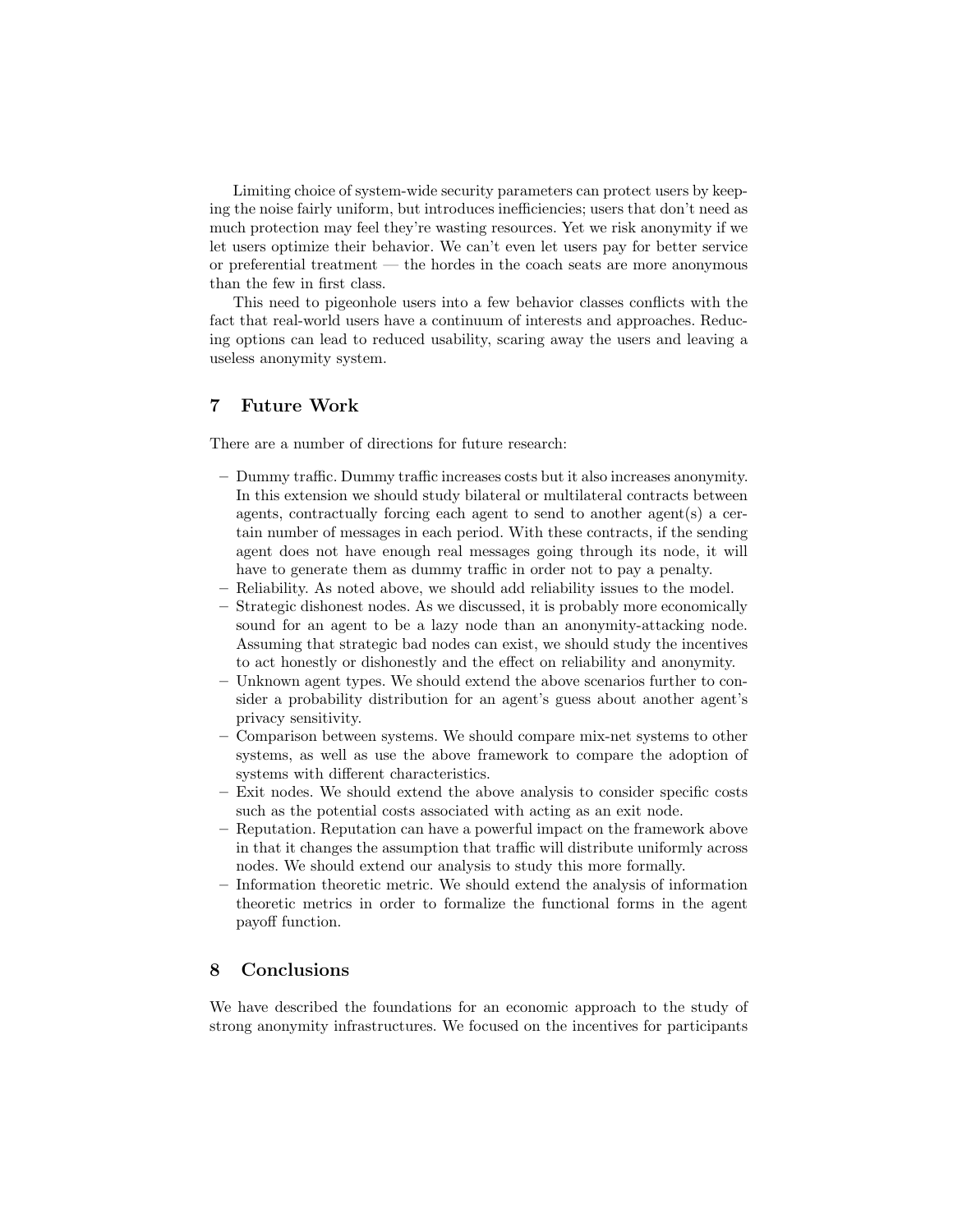to act as senders and nodes. Our model does not solve the problem of building a more successful system  $-$  but it does provide some guidelines for how to think about solving that problem. Much research remains for a more realistic model, but we can already draw some conclusions:

- Systems must attract cover traffic (many low-sensitivity users) before they can attract the high-sensitivity users. Weak security parameters (e.g. smaller batches) may produce stronger anonymity by bringing more users. But to attract this cover traffic, they may well have to address the fact that most users do not want (or do not realize they want) anonymity protection.
- High-sensitivity agents have incentive to run nodes, so they can be certain their first hop is honest. There can be an optimal level of free-riding: in some conditions these agents will opt to accept the cost of offering service to others in order to gain cover traffic.
- While there are economic reasons for distributed trust, the deployment of a completely decentralized system might involve coordination costs which make it unfeasible. A central coordination authority to redistribute payments may be more practical, but could provide a trust bottleneck for an adversary to exploit.

# Acknowledgments

Work on this paper was supported by ONR. Thanks to John Bashinski, Nick Mathewson, Adam Shostack, Hal Varian, and the anonymous referees for helpful comments.

## References

- 1. Alessandro Acquisti and Hal R. Varian. Conditioning prices on purchase history. mimeo, University of California, Berkeley, 2002. http://www.sims.berkeley.edu/˜acquisti/papers/.
- 2. The Anonymizer. http://www.anonymizer.com/.
- 3. Adam Back, Ulf Möller, and Anton Stiglic. Traffic analysis attacks and trade-offs in anonymity providing systems. In Ira S. Moskowitz, editor, Information Hiding (IH 2001), pages 245–257. Springer-Verlag, LNCS 2137, 2001.
- 4. Theodore Bergstrom, Lawrence Blume, and Hal R. Varian. On the private provision of public goods. Journal of Public Economics, 29:25–49, 1986.
- 5. UC Berkeley. SETI@home: Search for Extraterrestrial Intelligence at Home. http://setiathome.ssl.berkeley.edu/.
- 6. David Chaum. Untraceable electronic mail, return addresses, and digital pseudonyms. Communications of the ACM, 24(2):84–88, 1981.
- 7. Richard Cornes and Todd Sandler. The Theory of Externalities, Public Goods and Club Goods. Cambridge University Press, 1986.
- 8. Claudia Díaz, Stefaan Seys, Joris Claessens, and Bart Preneel. Towards measuring anonymity. In Roger Dingledine and Paul Syverson, editors, Privacy Enhancing Technologies (PET 2002). Springer-Verlag, LNCS 2482, 2002.